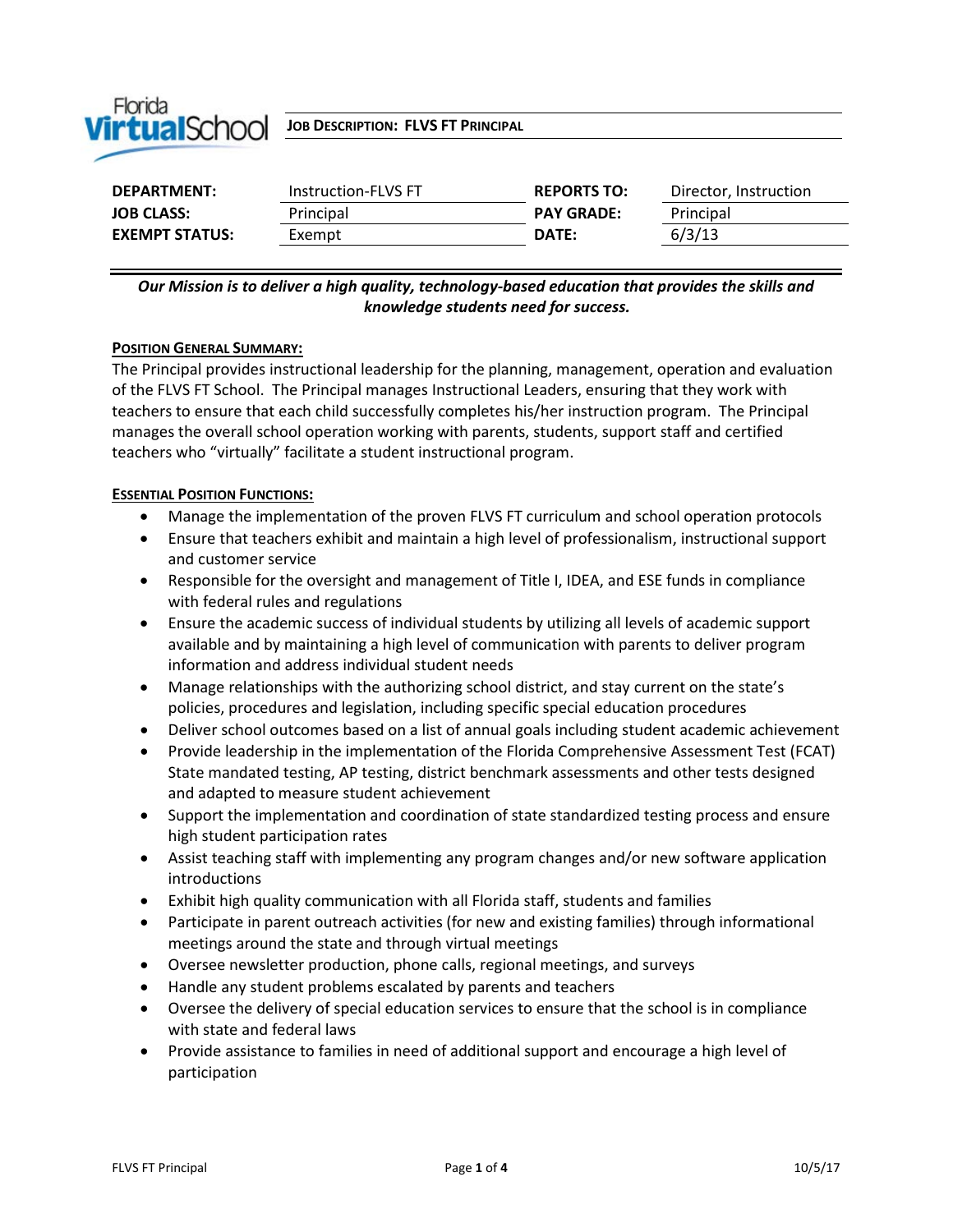- Participate in student recruitment efforts including in-state trips, presentations, Q & A sessions and responding to the press
- Support a robust "school community" through a program of in person field trips around the state and virtual activities
- Manage the network of parent volunteers who assist with community activities known as community coordinators
- Supervise and evaluate all school staff as required by the state, authorizer and FLVS FT
- Serve as a member of the FLVS FT team to develop and evolve best practices for K-12 distance education
- Manage, control, direct, and supervise assigned direct reports, including general leadership, planning, organizing, and reviewing
- Meet professional obligations through efficient work habits such as, meeting deadlines, honoring schedules, coordinating resources and meetings in an effective and timely manner, and demonstrate respect for others
- All work responsibilities are subject to having performance goals and/or targets established
- Work with FLVS district and support teams to ensure FLVSFT is meeting state requirements as well as receiving necessary support and oversight
- Work with vendors to ensure proper implantation of courses within the FLVSFT Program

*(These essential functions are not to be construed as a complete statement of all duties performed. Employees will be required to perform other job related duties as required.)*

## **MINIMUM REQUIREMENTS:**

*Education/Licensure/Certification:*

- Master's degree
- Valid Professional Florida Certificate in Educational Leadership

### *Experience:*

- Five years' of school experience is required; which includes a minimum of three years' successful teaching experience and two years' successful school based administrative experience
- Demonstrated experience in supervision, training and development of teachers

# *Knowledge, abilities and skills:*

- Ability to work with and through people to establish goals, objectives, and action plans
- Strong knowledge of educational leadership strategies
- Demonstrates strong verbal and written communication skills
- Possesses knowledge of technical issues affecting the organization
- Displays proficiency in organization and coordination skills
- Works as a team member and leader
- Employs innovative problem solving techniques to accomplish objectives
- Ability to read, interpret, follow and enforce the State Board Rules, Code of Ethics, School Board policies, and other state and federal laws;
- Ability to use effective interview techniques, coaching procedures, and evaluation procedures;
- Ability to analyze and use data.
- Knowledge of current educational trends
- Customer focused approach
- Demonstrated ability to work well in fast paced environment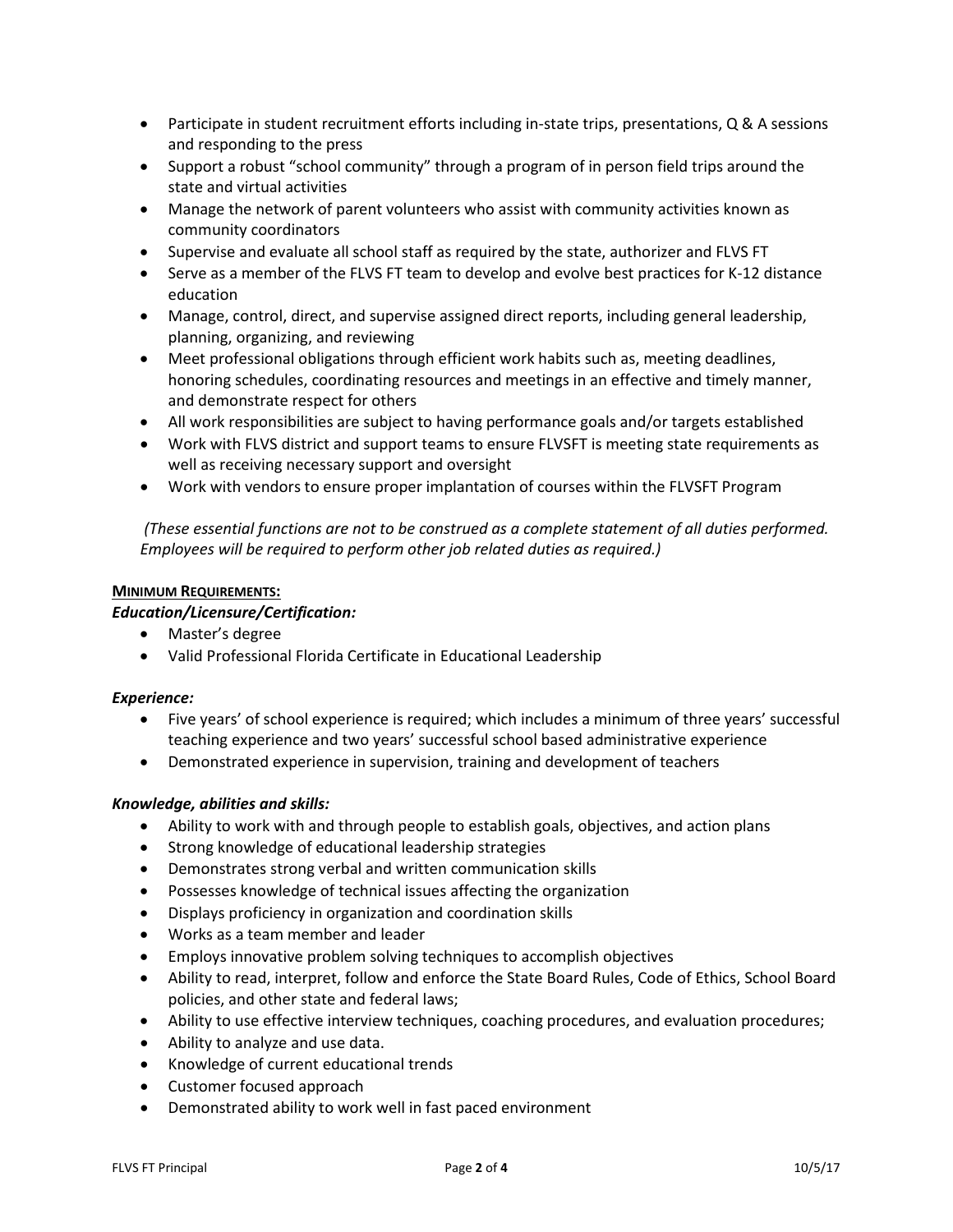## **CORE COMPETENCIES FOR SUCCESS:**

| <b>COMMUNICATION SKILLS</b>                                   | <b>CUSTOMER FOCUS</b>                                            |
|---------------------------------------------------------------|------------------------------------------------------------------|
| Clearly and effectively conveys and/or presents information   | Prioritizes customers (internal and external) and their needs    |
| verbally; summarizes what was heard to mitigate               | as primary and is dedicated to meeting their expectations;       |
| miscommunication; Shares ideas and perspectives and           | Develops and maintains customer relationships; builds            |
| encourages others to do the same; Informs others involved in  | credibility and trust; Quickly and effectively solves customer   |
| a project of new developments; Disseminates information to    | problems; Provides prompt, attentive service in a cheerful       |
| other employees, as appropriate; Effectively uses multiple    | manner; adapts to changing information, conditions or            |
| channels to communicate important messages; Keeps             | challenges with a positive attitude; Incorporates customer       |
| supervisor well informed about progress and/or problems in a  | feedback into delivery of service to provide the best experience |
| timely manner; Writes in a clear, concise, organized and      | possible for the customer; Actively promotes FLVS in             |
| convincing way for a variety of target audiences; The written | community by serving as a FLVS ambassador or volunteer           |
| message is consistently error-free; The written message has   |                                                                  |
| the desired effect on the target audience                     |                                                                  |
| <b>INTERPERSONAL SKILLS</b>                                   | FUNCTIONAL / TECHNICAL EXPERTISE                                 |
| Relates well with others; Treats others with respect; Shares  | Has the skills, abilities, knowledge and experience to be        |
| views in a tactful way; Demonstrates diplomacy by             | successful in functional area of expertise; Dedicates time and   |
| approaching others about sensitive issues in non-threatening  | energy to keeping abreast of the latest information related to   |
| ways; Considers and responds appropriately to the needs,      | area of expertise and technology; Picks up on technology         |
| feelings and capabilities of others; Fosters an environment   | quickly; Does well in technical courses and seminars; Produces   |
| conducive to open, transparent communication among all        | high quality work in organized and timely fashion                |
| levels and positions; Takes the initiative to get to know     |                                                                  |
| internal and external customers                               |                                                                  |
|                                                               |                                                                  |

# **MANAGER COMPETENCIES FOR SUCCESS:**

| <b>COMMAND SKILLS</b><br>Relishes leading; Takes unpopular stands if necessary;<br>Encourages direct and tough debate but isn't afraid to end it<br>and move on; Is looked to for direction in a crisis; Faces<br>adversity head on; Energized by tough challenges                                                                                                                                                                                                                                                                                                                                     | <b>CONFLICT MANAGEMENT</b><br>Steps up to conflicts, seeing them as opportunities; Reads<br>situations quickly; Good at focused listening; Can hammer out<br>tough agreements and settle disputes equitably; Can find<br>common ground and get cooperation with minimal "noise"                                                                                                                                                                  |
|--------------------------------------------------------------------------------------------------------------------------------------------------------------------------------------------------------------------------------------------------------------------------------------------------------------------------------------------------------------------------------------------------------------------------------------------------------------------------------------------------------------------------------------------------------------------------------------------------------|--------------------------------------------------------------------------------------------------------------------------------------------------------------------------------------------------------------------------------------------------------------------------------------------------------------------------------------------------------------------------------------------------------------------------------------------------|
| <b>LISTENING</b><br>Practices attentive and active listening with all groups/people;<br>Has the patience to hear people out without interruption; Can<br>accurately restate the opinion of others even when he/she<br>disagrees                                                                                                                                                                                                                                                                                                                                                                        | <b>MANAGING DIVERSITY</b><br>Manages all kinds and classes of people equitably; Deals<br>effectively with all races, nationalities, cultures, disabilities,<br>ages and both sexes; Hires variety and diversity without<br>regard to class; Supports equal and fair treatment and<br>opportunity for all                                                                                                                                         |
| <b>DEVELOPING OTHERS</b><br>Provides constructive, concrete, behavioral feedback to others<br>through monthly development discussions; Shares<br>information, resources and suggestions to help others be more<br>successful; Delegates challenging work assignments or<br>responsibilities that will help the abilities and stretch others;<br>Regularly meets with employees to review development<br>needs, career aspirations and progress; Constructs compelling<br>developmental plans and executes them; Creates a climate in<br>which people want to do their best; Is a good judge of talent; | TIMELY, QUALITY DECISION MAKING<br>Makes decisions in a timely manner, sometimes with<br>incomplete information and under tight deadlines and<br>pressure; Able to make a quick decision; Makes good decisions<br>based upon a mixture of analysis, wisdom, experience and<br>judgment; Sought out by others for advice and solutions; Most<br>of his/her solutions and suggestions turn out to be correct and<br>accurate when judged over time |